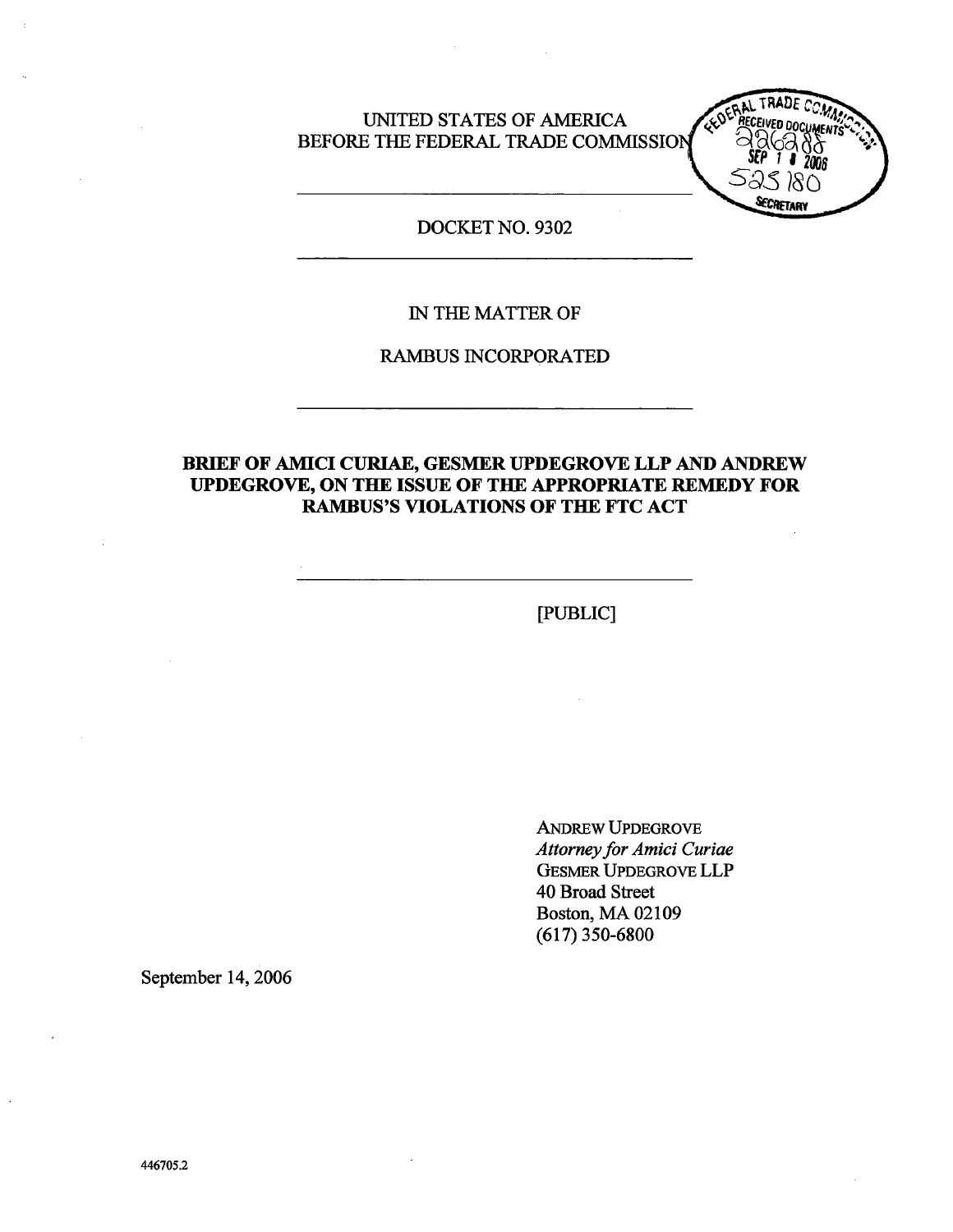# TABLE OF CONTENTS

| I.<br>THE EFFICIENT OPERATION OF THE VOLUNTARY STANDARD SETTING                                                          |
|--------------------------------------------------------------------------------------------------------------------------|
|                                                                                                                          |
| B. Congress Has Acted to Facilitate the Creation and Adoption of Standards, and                                          |
| C. Leadership in Standard Setting Provides a Vital National Competitive                                                  |
| II. CONSENSUS-BASED STANDARD SETTING CANNOT EXIST IF THE<br>POTENTIAL RISKS OF PARTICIPATION EXCEED THE POTENTIAL        |
| III. THE INTEGRITY OF THE VOLUNTARY STANDARD SETTING PROCESS<br>WOULD BE JEOPARDIZED BY THE FAILURE OF THE COMMISSION TO |
|                                                                                                                          |

 $\sim$ 

 $\sim$ 

 $\sim$ 

 $\sim$ 

 $\sim$   $\alpha$ 

 $\sim 10^{-1}$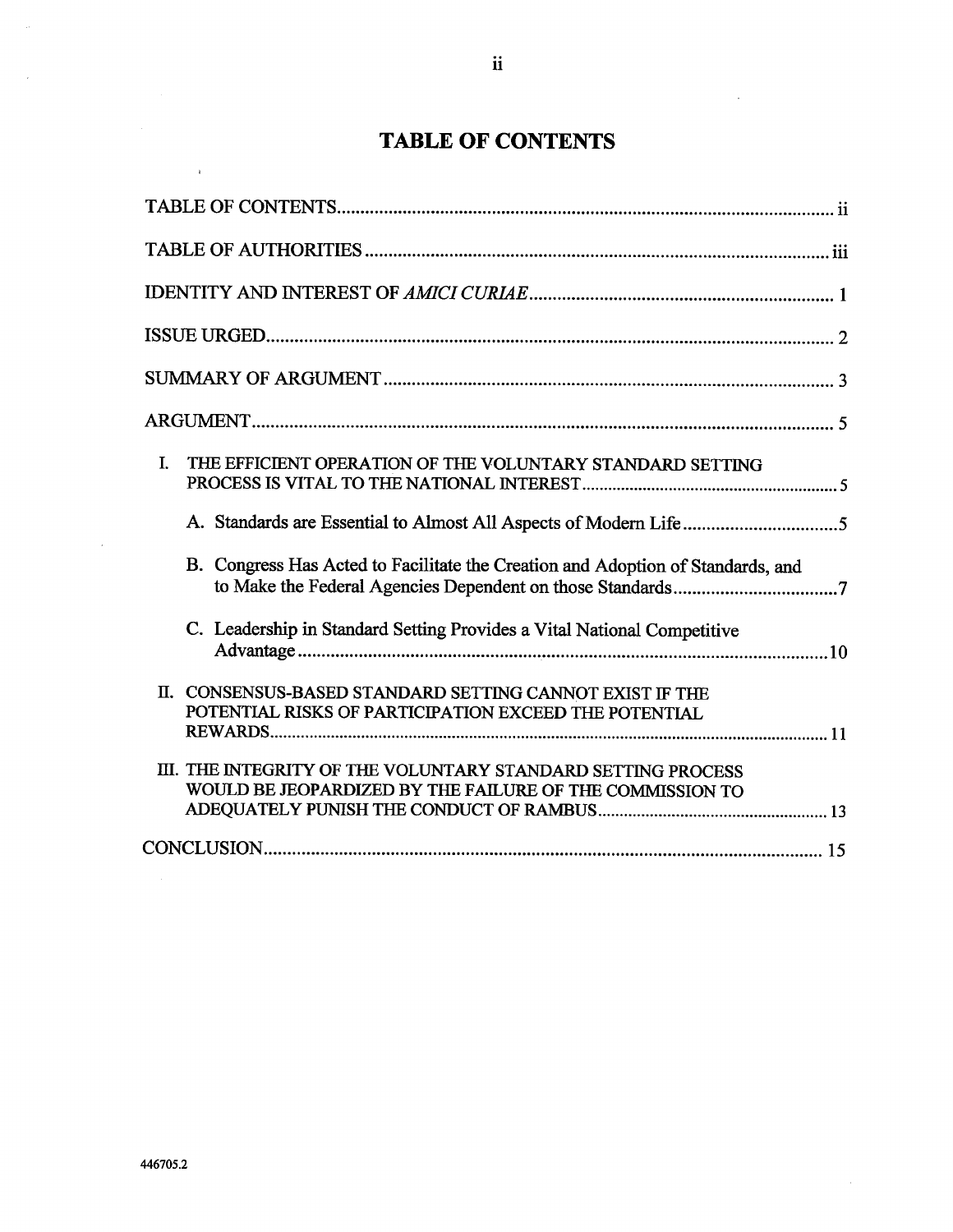# TABLE OF AUTHORITIES

## LAWS, LEGISLATIVE AND ADMINISTRATIVE MATERIALS

| Federal Participation in the Development and Use of Voluntary Consensus Standards<br>and in Conformity Assessment Activities, Circular A-119, 63 Fed. Reg. 8545, |  |
|------------------------------------------------------------------------------------------------------------------------------------------------------------------|--|
| National Cooperative Research and Production Act of 1993, 15 U.S.C. §§ 4301-4305                                                                                 |  |
| National Technology Transfer and Advancement Act of 1995 (NTTAA), Pub. L. No.                                                                                    |  |
| Standards Development Organization Advancement Act of 2003, H.R. 1086, 108th                                                                                     |  |
| <b>MISCELLANEOUS</b>                                                                                                                                             |  |

| American National Standards Institute, National Standards Strategy For The United<br>States (Aug. 31, 2000), at                                                                                                         |  |
|-------------------------------------------------------------------------------------------------------------------------------------------------------------------------------------------------------------------------|--|
| http://public.ansi.org/ansionline/Documents/News%20and%20Publications/Broch                                                                                                                                             |  |
|                                                                                                                                                                                                                         |  |
| Balto, David A., Standard Setting in the 21st Century Network Economy, Computer                                                                                                                                         |  |
|                                                                                                                                                                                                                         |  |
|                                                                                                                                                                                                                         |  |
| Federal Trade Commission, Competition and Intellectual Property Law and Policy in<br>the Knowledge-Based Economy, Joint hearings of Federal Trade Commission and<br>Department of Justice Antitrust Division (2002), at |  |
|                                                                                                                                                                                                                         |  |
| ISO, <i>ISO In Figures</i> (Jan. 2003), at                                                                                                                                                                              |  |
| http://www.iso.ch/iso/en/aboutiso/isoinfigures/archives/January2003.pdf. 7                                                                                                                                              |  |
| Lemley, Mark A., Intellectual Property Rights and Standard-Setting Organizations,                                                                                                                                       |  |

 $\hat{\mathcal{A}}$ 

 $\sim$ 

 $\bar{z}$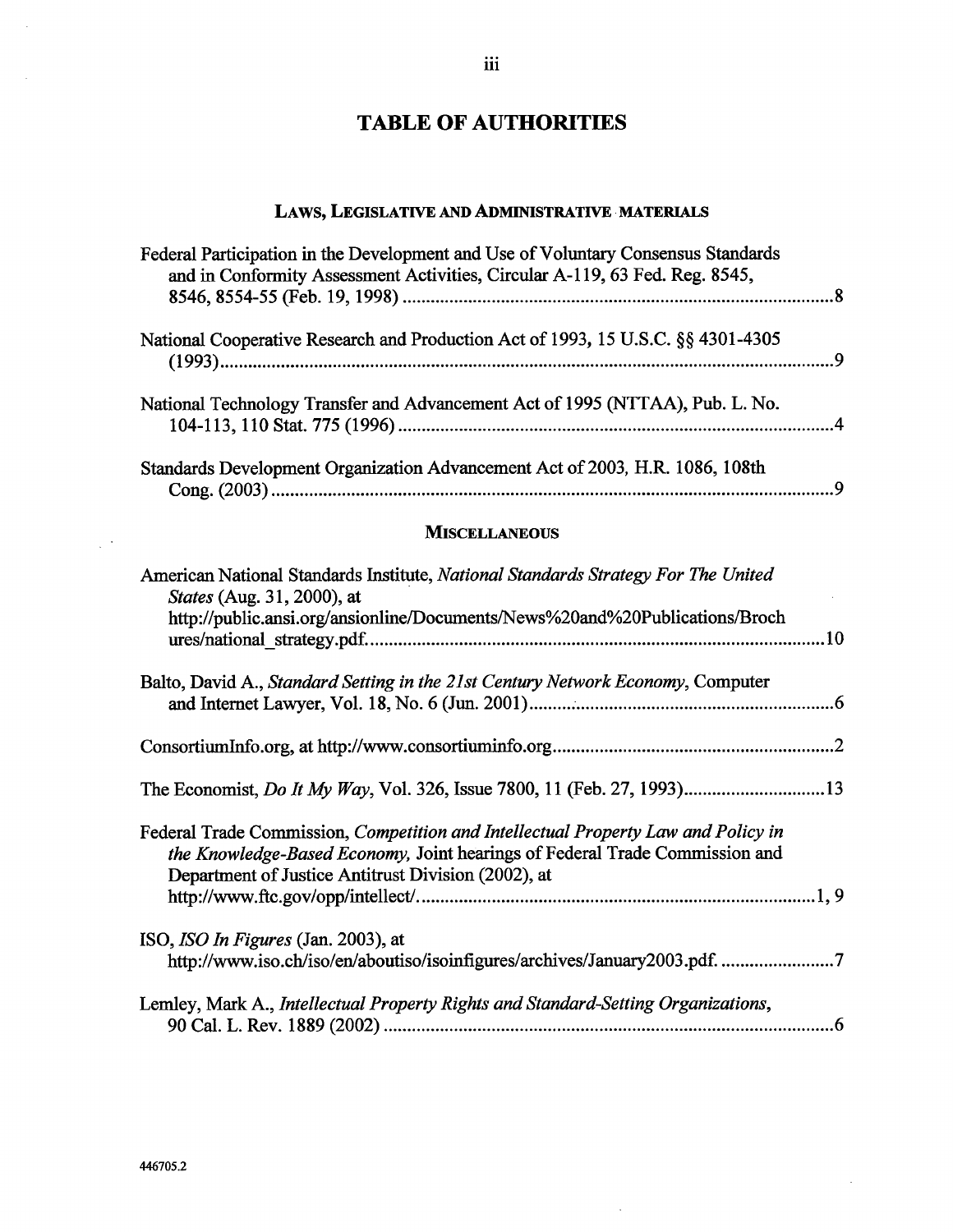| McIntyre, Kevin and Moore, Michael B., National Institute of Science and<br>Technology, Eighth Annual Report on Federal Agency Use of Voluntary                                        |
|----------------------------------------------------------------------------------------------------------------------------------------------------------------------------------------|
|                                                                                                                                                                                        |
| Toth, Robert B., ed., NIST, Profiles of National Standards-Related Activities, Spec.<br>.7, 10                                                                                         |
| Updegrove, Andrew, The Yin and Yang of China's Trade Strategy: Deploying an<br>Aggressive Standards Strategy Under the WTO, Vol. IV, No. 4 (April 2005), at                            |
| Updegrove, Andrew, What (and Why) is a Consortium? (2003), at                                                                                                                          |
| U.S. Department of Commerce, Standards and Competitiveness – Coordinating for<br>Results 1 available at<br>http://www.technology.gov/reports/NIST/2004/trade barriers.pdf#search=%22U. |
| S.%20Department%20of%20Commerce%2C%20Standards%20and%20Competit<br>iveness%20%E2%80%93%20Coordinating%20for%20Results%2 (May 2004)3, 10                                                |

 $\sim 10^{-1}$ 

 $\sim$ 

 $\sim$ 

 $\sim$ 

 $\sim$ 

 $\sim 10^7$ 

 $\sim 10^{-11}$ 

 $\sim$ 

 $\hat{\mathcal{A}}$ 

 $\mathcal{L}^{\text{max}}_{\text{max}}$  and  $\mathcal{L}^{\text{max}}_{\text{max}}$ 

 $\mathcal{L}^{\text{max}}_{\text{max}}$  ,  $\mathcal{L}^{\text{max}}_{\text{max}}$ 

 $\sim 10^{-1}$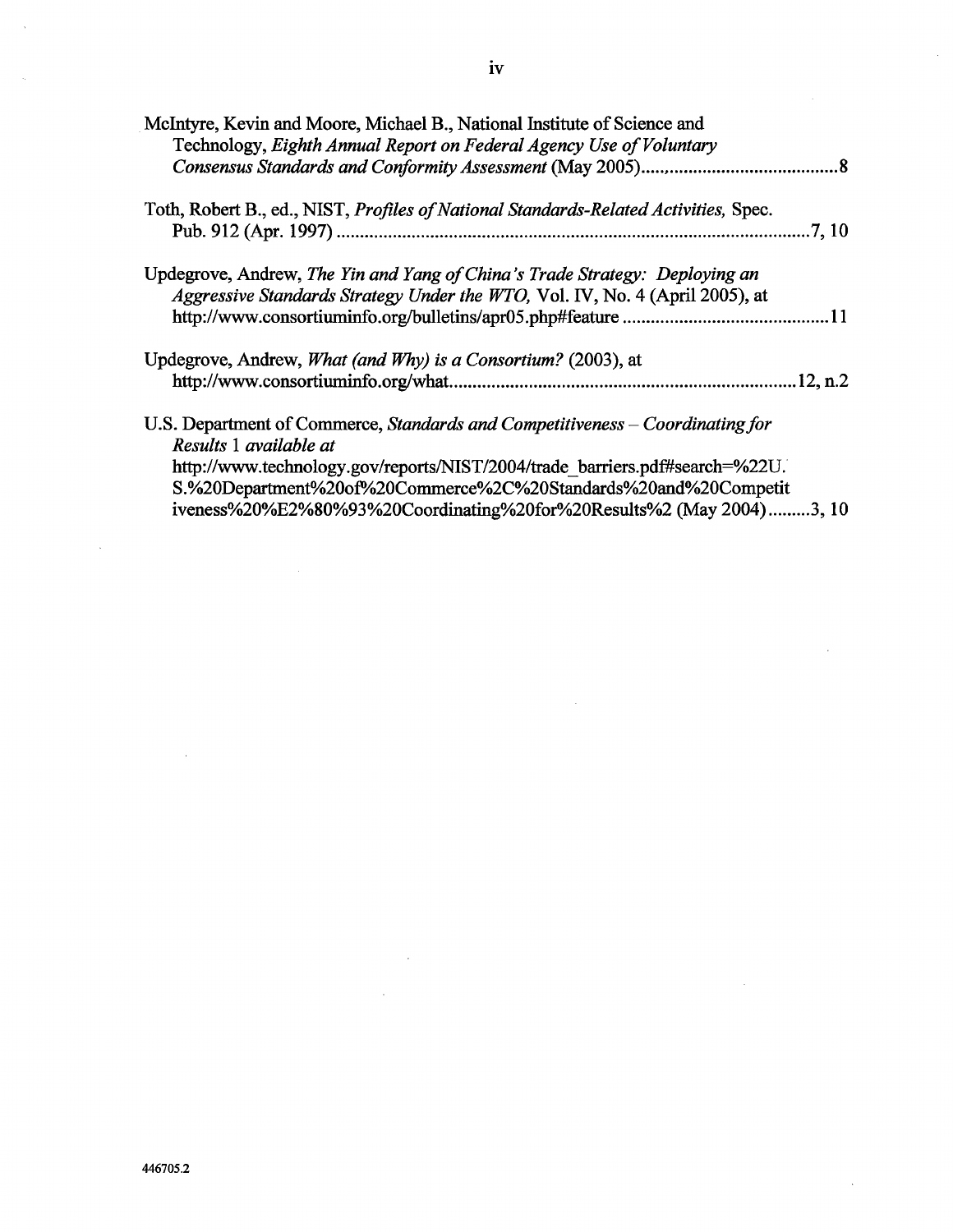### **IDENTITY AND INTEREST OF AMICI CURIAE**

Amici curiae are Gesmer Updegrove LLP and Andrew Updegrove, an attorney with that law firm. Since 1988, amici curiae have represented over sixty standard setting organizations (SSOs), as well as other non-profit organizations that support, promote or advocate in favor of open standards. Amici curiae have previously filed amicus curiae briefs on a pro bono basis before the Federal Circuit (Docket Nos. 01-1449, 01-1583, 01-1604, 01-1641, 02-1174, 02-1192; Amicus Brief in Support of Combined Petition for Panel Rehearing, and Rehearing En Banc by Defendants-Cross-Appellants), Supreme Court (Docket No. 03-37; Brief of Amici Curiae in Support of Petition for Writ of Certiorari) and the Federal Trade Commission (Docket No. 9302; Brief of Amici Curiae) in connection with the matters here at issue. Each brief was filed on behalf of large and diverse groups of SSOs. The brief previously filed with the Federal Trade Commission ("Commission") was submitted on behalf of 11 accredited and unaccredited SSOs, representing over 8,600 commercial, government, university and non-profit members.

Amicus curiae Andrew Updegrove has been the principal attorney at Gesmer Updegrove LLP representing each of the clients referred to above, and was the author of each of the *amicus curiae* briefs referred to above. He has presented invited testimony in joint hearings of the Commission and the Department of Justice on the topic of "Competition and Intellectual Property Law and Policy in the Knowledge-Based Economy." See Federal Trade Commission, Joint hearings of Federal Trade Commission and Department of Justice Antitrust Division (2002), at http://www.ftc.gov/opp.intellect/. He currently serves as a Director of the American National Standards Institute ("ANSI"),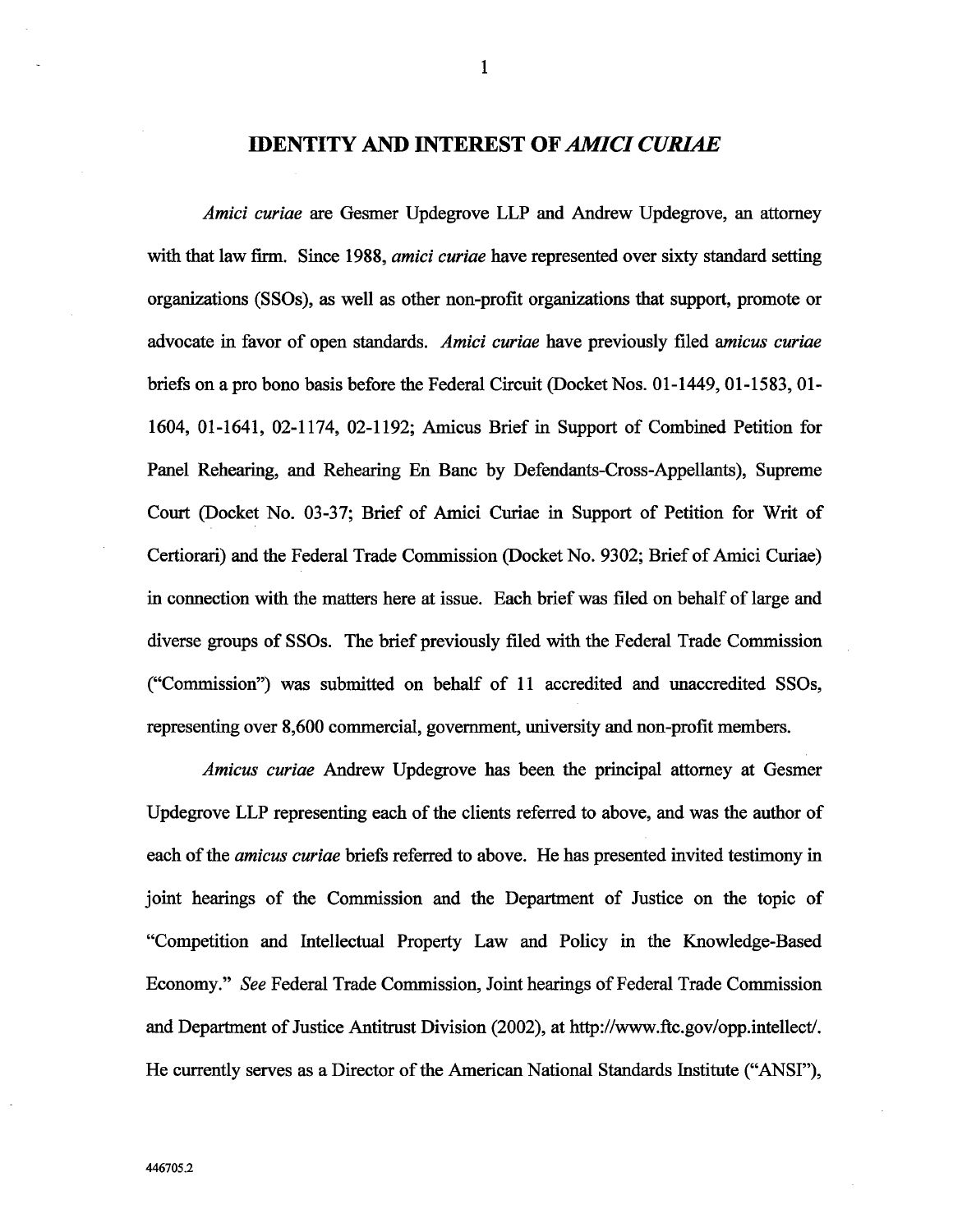which accredits SSOs in the United States and represents the United States internationally in many standards venues, as a Director of the Free Standards Group, which sets stadards for the Linux operating system, and as a member of the Board of Advisors of HL7, an ANSI-accredited SSO that sets standards for clinical and administrative data in healthcare. He has also served as a member of the ANSI revision committee of the United States National Stadards Strategy, and is the founder and editor of ConsortiumInfo.org (*available at* http://www.consortiuminfo.org), a free on-line resource with a global audience, which focuses on the topics of standards, standard setting and related intellectual property and other issues, as well as the Consortium Standards Bulletin (*available at* http://www.consortiuminfo.org), an on-line eJournal with thousands of subscribers throughout the world that addresses the same topics.<sup>1</sup>

Amici curiae believe that the maintenance of a robust, trusted and effective standard setting infrastructure is fundamental to the welfare of the government, the nation, and indeed to the continued functioning of the modern, technology based, networked world in which we live.

### ISSUE URGED

The remedy levied by the Commission against Rambus must send a clear message to that company, as well as to all that paricipate in the stadad setting process, that the consequences of such bad faith conduct, if discovered, will signficantly exceed the

<sup>&</sup>lt;sup>1</sup> It must be noted that neither ANSI, the Free Standards Group, nor HL7 has reviewed this brief. The affiliations and activities above are included only as matters of record intended to indicate the depth of experience and famliarty with stadard setting matters of *amicus curiae* Andrew Updegrove. Accordingly, no inference can or may be made that any statements made in this brief have been, or would be, endorsed by any of these entities.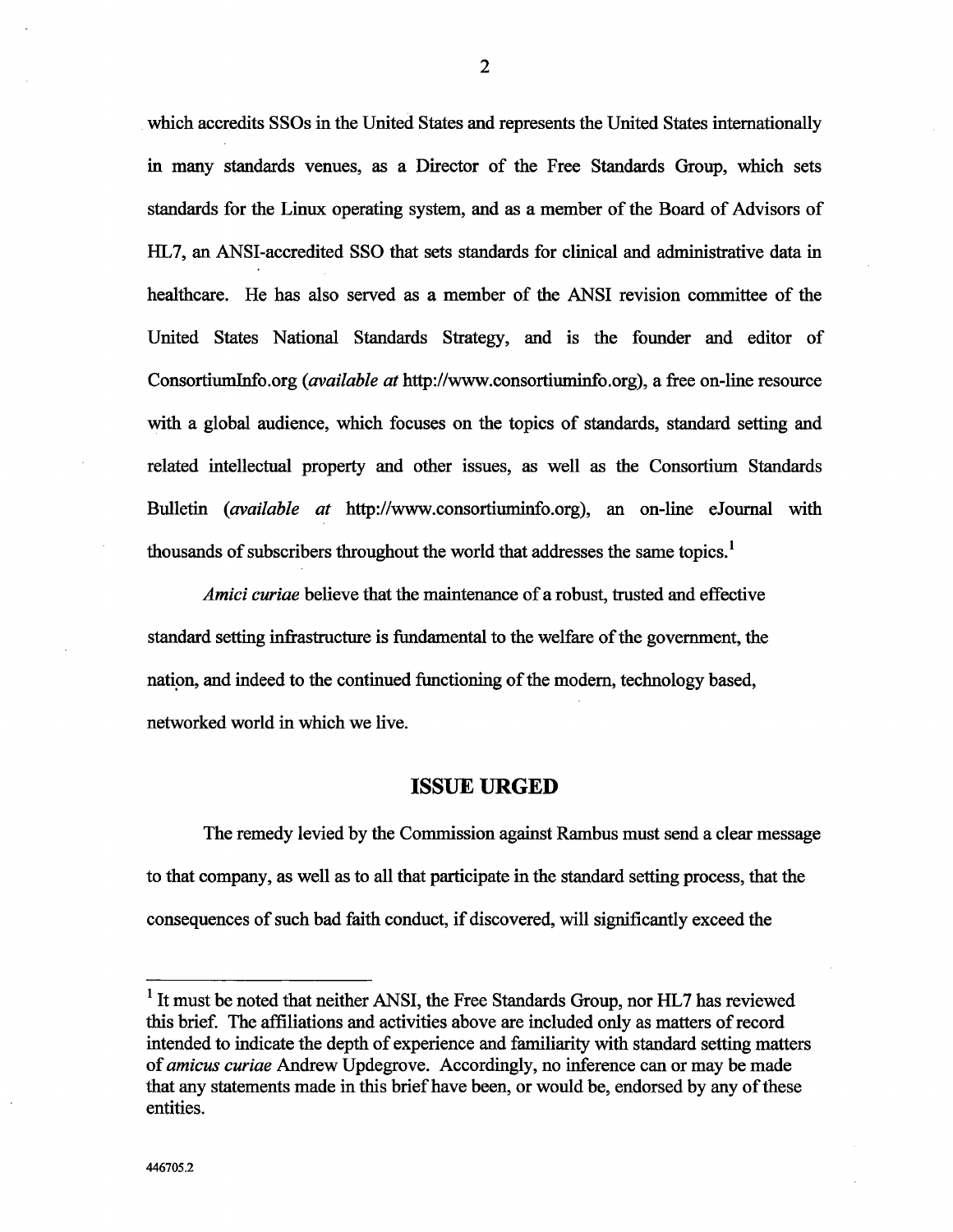potential gais of engaging in such practices. To fail to include a signficant puntive element in the remedies assessed by the Commission would dangerously undermine the standard setting process, to the detriment of society and the national interest.

### **SUMMARY OF ARGUMENT**

Stadards are vital to governent procurement, national competitiveness, and the efficiency and safety of society. Standards are created by voluntary, self-governing organizations that have no effective enforcement power to police the conduct of their members. In the technology sector, the implementation of standards is often likely to result in the infringement of the patents of members and/or non-members. If the owner of a patent that would be infringed by a standard is only willing to license that patent selectively, or on such unreasonable or discriminatory terms as it may wish, then severe consequences will follow, including unreasonable costs to end-users, unfair discrimination against industry participants, and even the complete failure of the standard in question. Whle the potential for such a result canot easily be avoided in the case of a patent claim owned by a non-participant in the standard setting process, it is highly inequitable for a participating patent owner to manipulate the process of an SSO in which it was active to ensure such a result for its own benefit.

The value and importance of standards in the modern world is profound. As an example, the Department of Commerce concluded in 2004 that standards affect an estimated 80 percent of world commodity trade. U.S. Department of Commerce, Standards and Competitiveness  $-$  Coordinating for Results 1, available at http://www.technology.gov/reports/NIST/2004/trade barriers.pdf#search=%22U.S.%20 Department%20of%20Commerce%2C%20Standards%20and%20Competitiveness%20%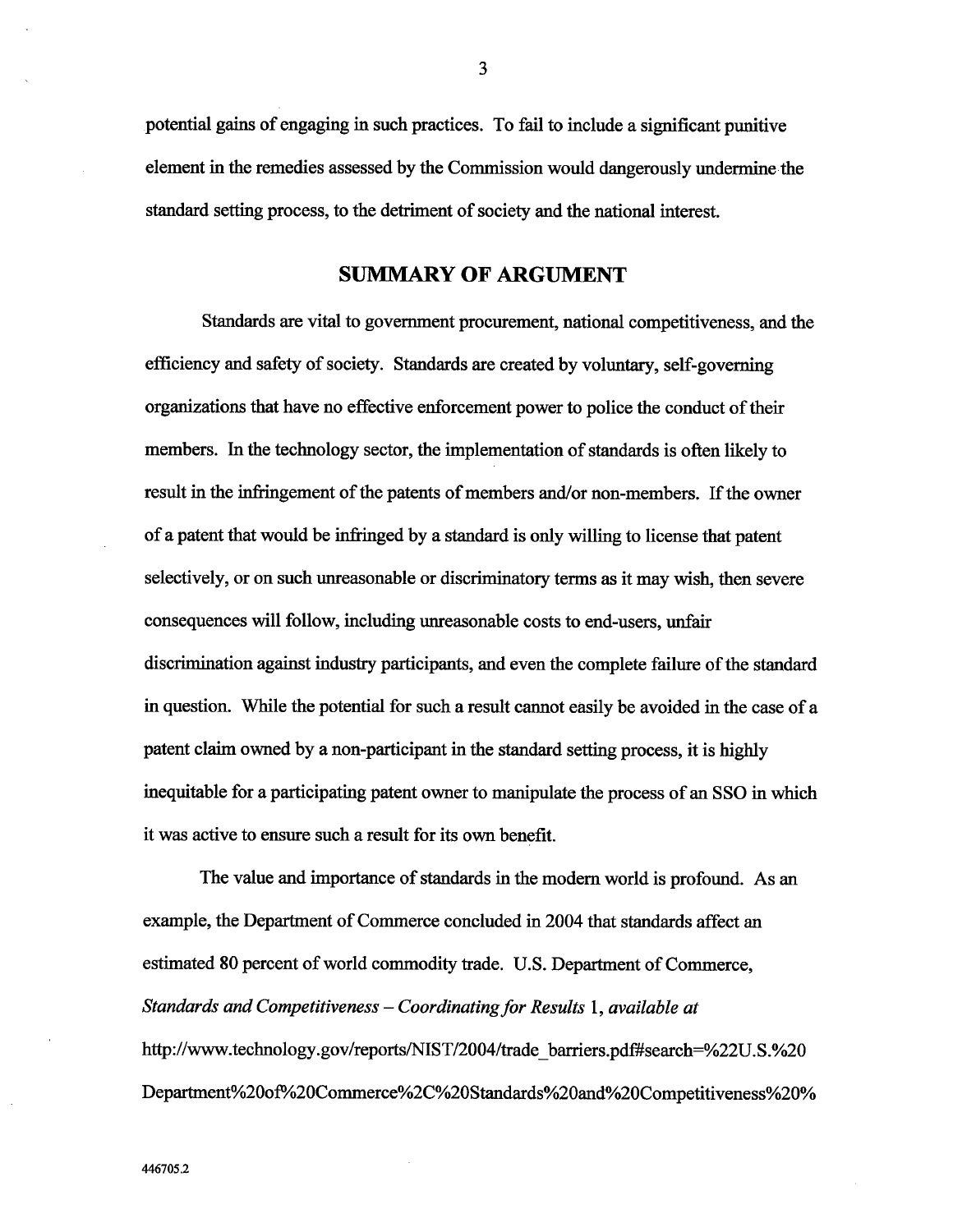E2%80%93%20Coordiating%20for%20Results%22 (May 2004). In the technology sector, the role of standards is particularly crucial, as vital infrastructural elements such as telecommuncations, the Internet and the Web literally canot exist without common agreement on, and implementation of, enabling protocols and other standards.

The suitability of the voluntary, consensus-based standard setting process for creating standards for public, as well as private, interests has been recognized by Congress, which enacted the National Technology Transfer and Advancement Act of 1995 ("NTTAA"), Pub. L. No. 104- 113 , 110 Stat. 775 (1996). Under that Act, Congress instructed each Federal agency to utilize standards created by SSOs in preference to "government unique" standards to the extent "practicable." Other government actions discussed below recognize, and encourage, industry-wide reliance on SSO developed standards. As a result of the promulgation of the NTTAA, the proper functioning of the voluntary consensus-based standard setting system has become vital to the proper functioning of government agencies charged with ensuring national interests as diverse as nuclear power, defense, transportation, healthcare and homeland security.

However, unlike public laws and regulations, standards are developed within a process that is not only entirely self-reguating, but also largely unsupervised, except by those that diectly paricipate. As a result, its success or failure is highy dependent upon trust. If those that participate conclude that abusing the system is too easy to accomplish, and that such abuse is too lightly punshed if discovered, then the entire system can fmd itself in danger of collapse, because the risks of paricipation and adoption of standards become greater than the benefits to be gaied though such paricipation and adoption.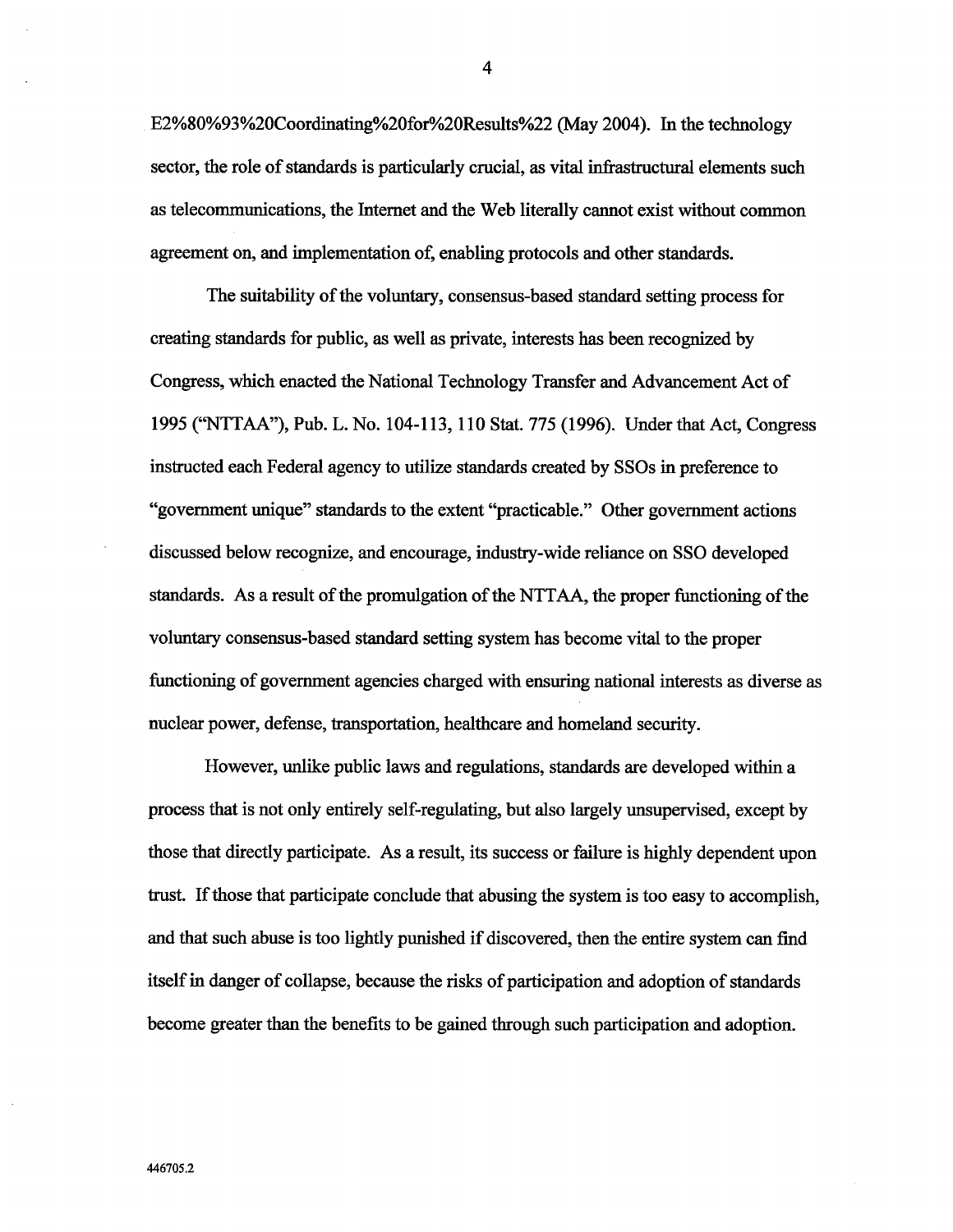Were such a result to occur, virtually no aspect of society would be immune from the impact of that collapse.

It is not the intention of *amici curiae* in this brief to advocate for a particular remedy or remedies, with respect to which the Commssion will undoubtedly receive advice from other sources. Rather, the *amici curiae* represented by this brief wish to stress the importance of imposing penalties that are sufficiently severe to clearly demonstrate that abusing the voluntary standard setting process cannot prudently be evaluated in terms of simple business risk. To do otherwise would be to send a clear signal not only to Rambus, but to the world at large that there is more to be gained in the United States by "gaming" the standard setting process than by obeying the rules.

### ARGUMENT

#### I. THE EFFICIENT OPERATION OF THE VOLUNTARY STANDARD SETTING PROCESS IS VITAL TO THE NATIONAL INTEREST

#### A. Standards are Essential to Almost All Aspects of Modern Life

A stadard is requied almost any time two or more people need to agree to do something in the same way -- whether it be setting the distance between two railroad rails, the diameter of a pipe fitting, or the technical characteristics of a computer modem. Absent such agreement, one could ride one train only to the end of its owner's tracks before having to switch to the train owned by the next carrier; one could only purchase plumbing products from a single vendor for a given project; and one could exchange electronic data only with a remote source known to have the same modem. Multiply this reality 1,000,000 times, and one begins to form a picture of the vital importance of standards.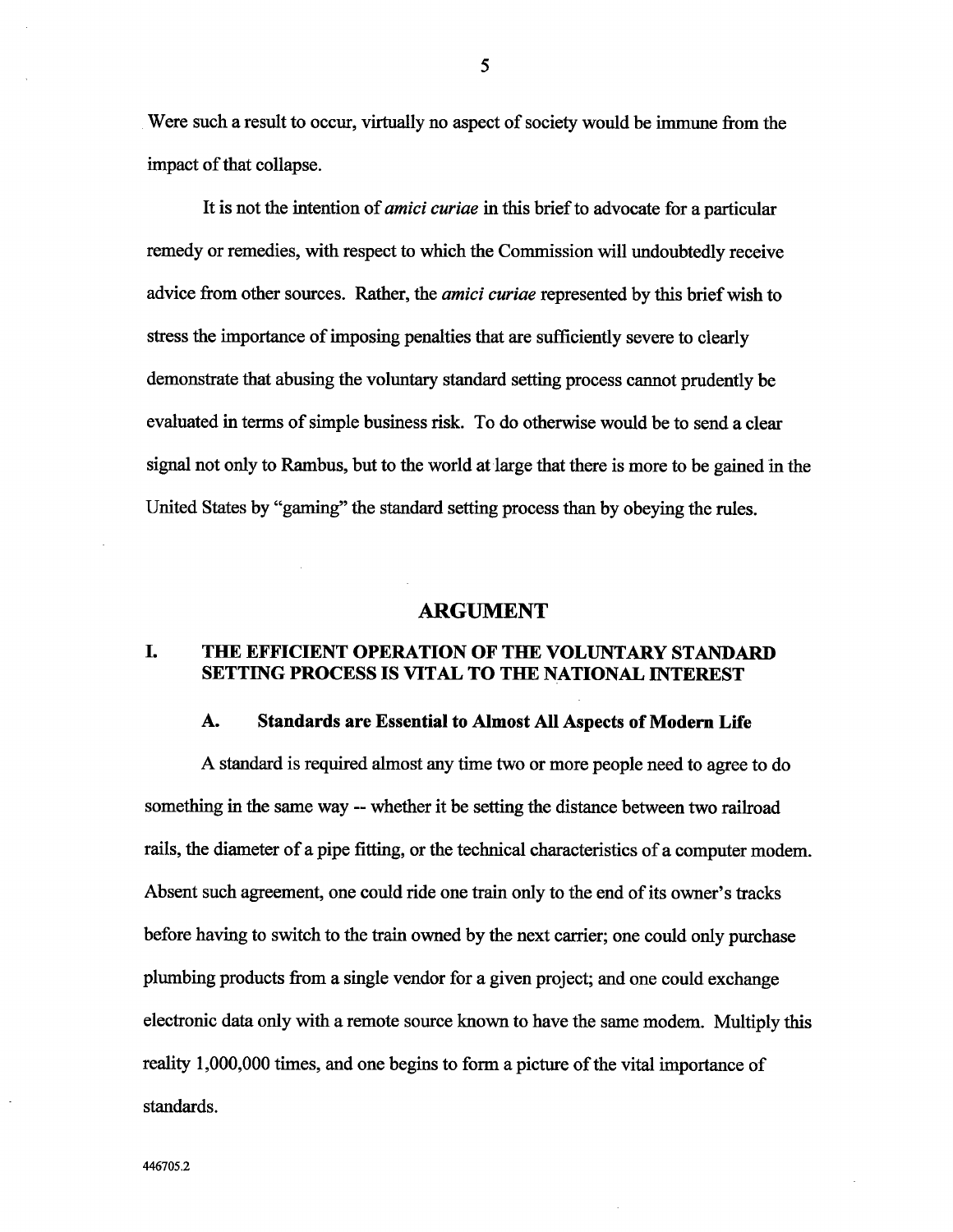Standards underlie almost all aspects of modern life. They are essential to protect security, safety and health. For example, SSOs set standards for building codes, fire safety codes and equipment specifications for diverse tyes of emergency worker equipment. SSOs swiftly acted to set diverse stadards supporting the curent Homeland Securty Intiative, and continue to add to a growing list of such stadards. SSO stadards also enable and drve technological advancement and inovation, keeping our domestic infrastructure strong and our economy competitive. Fault intolerant areas such as finance, defense, aerospace and telecommunications depend on rigorous adherence to SSO stadards-based specifications, tools, processes and certifications.

Economically, it is well recognized that "standardization has significant consumer benefits in many markets." Lemley, Mark A., Intellectual Property Rights and Standard-Setting Organizations, 90 Cal. L. Rev. 1889, 1896 (2002). Standard setting serves to increase price competition," "increase compatibility and interoperability, allowing new suppliers to compete," and "increase the use of a particular technology, giving the installed base enhanced economic and functional value." Balto, David A., Standard Setting in the 21st Century Network Economy, Computer and Internet Lawyer, Vol. 18, No. 6, at 3 (Jun. 2001). Indeed, in the absence of appropriate standards in a patent-rich environment, only a single vendor and such licensees as it chose to favor could offer a new technology, resulting either in the failure of the technology to become widely adopted, or in the development of an inefficient monopoly in the IPR owner for the life of the involved patents.

Out of necessity, the modem world has become increasingly dependent upon the voluntary consensus process that creates standards. The result is a global standard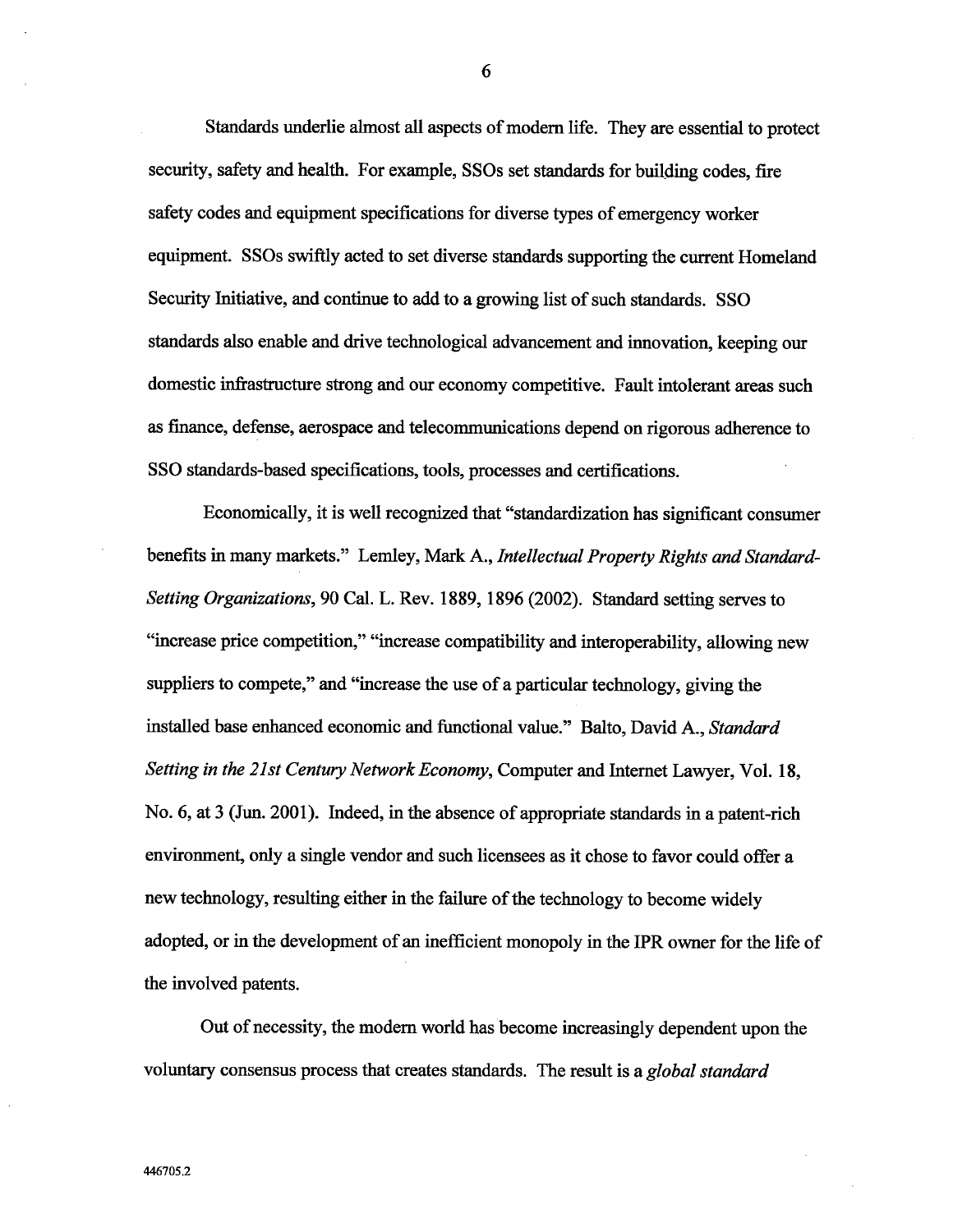setting infrastructure that is as extensive as it is invisible to those not directly involved. This infrastructure includes the official national standard setting organizations of the 146 countries that together comprise the membership of the International Organization for Standardization (ISO). ISO, ISO In Figures (Jan. 2003), at

http://www.iso.ch/iso/en/aboutiso/isoinfigures/archives/January2003.pdf. It is estimated that these and other national organizations maintain an incredible 780,000 (or more) official, nationally adopted standards. Toth, Robert B., ed., NIST, *Profiles of National* Standards-Related Activities, Spec. Pub. 912 (Apr. 1997). Consortia create thousands more stadards that also achieve national or global adoption, paricularly in the areas of information and communications technologies. As a result, standards represent essential underpinnings to the functioning of the entire modern world. Any action that impedes or imperils the process of creating or adopting these stadards will also undercut the institutions that rely on them to function. Given our reliance on these institutions and the stadards that they create, such actions will necessarly and adversely impact a bewildering array of aspects of modern life.

### **B.** Congress Has Acted to Faciltate the Creation and Adoption of Standards, and to Make the Federal Agencies Dependent on those **Standards**

The Federal government has increasingly recognized that standards created through the voluntary consensus process are essential to its efficient and cost-effective functioning. Historically, the government preferentially used "government unique" stadards in much of its purchasing, which often served to limt the number of bidding vendors and resulted in higher purchasing costs. As a result, Congress enacted the NTTAA in 1996, which not only requires Federal agencies to use non-government

 $\overline{7}$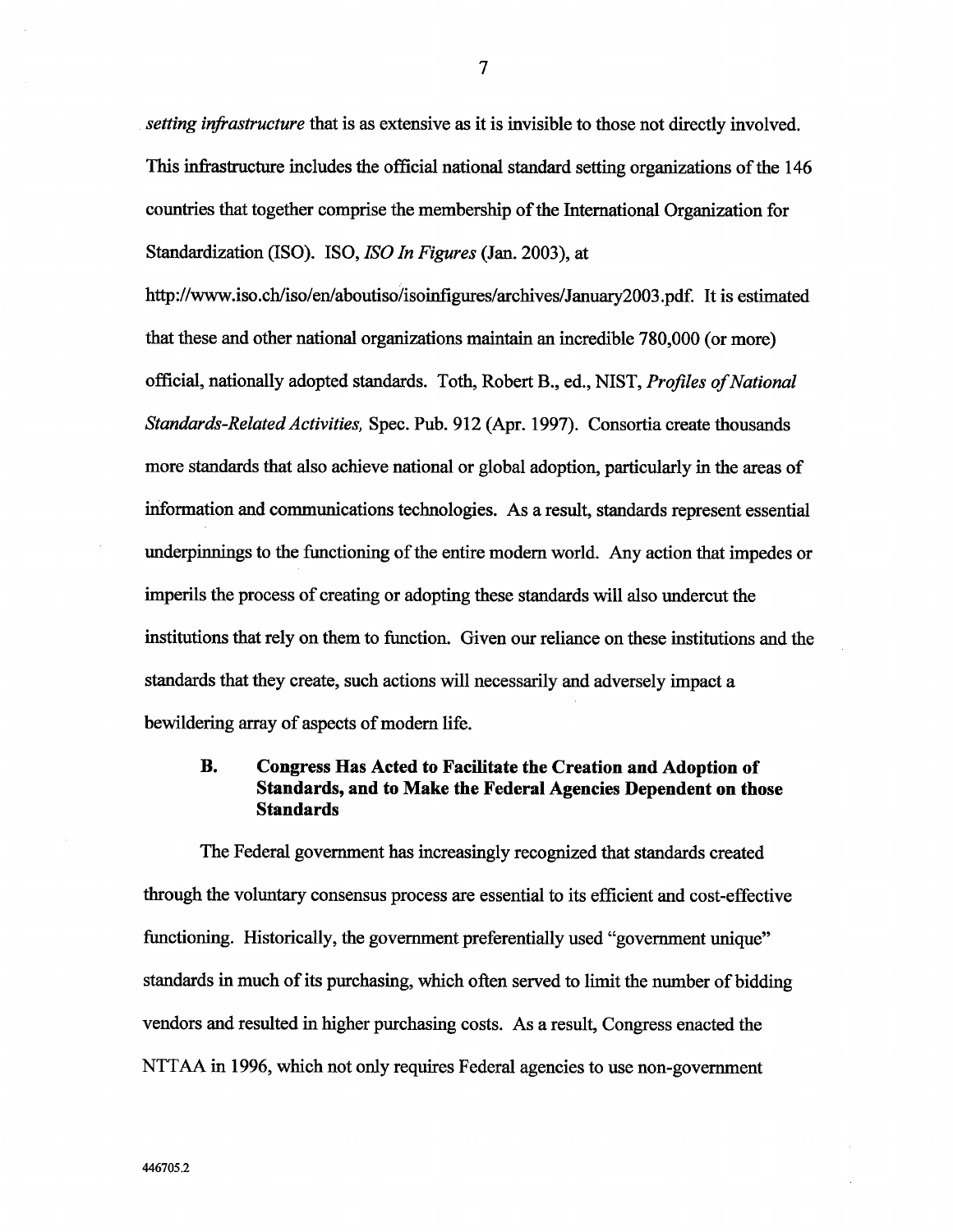unque stadards whenever possible, but to actively paricipate in the activities of SSOs to facilitate the development of those standards as well. The most important Federal agencies in the United States use hundreds, and even thousands, of SSO maintained stadads, and are completing the tak mandated by the NTT AA of substituting SSO and other non-governent stadards for pre-existing governent and agency-specific standards. In 1998, the Office of Management and Budget ("OMB") updated Circular A-119 to provide additional gudance to the Federal agencies on implementing such standards. Federal Participation in the Development and Use of Voluntary Consensus Stadards and in Conformty Assessment Activities, Circular A- 119, 63 Fed. Reg. 8545 8546 8554-55 (Feb. 19, 1998).

The National Institute of Science and Technology ("NIST"), which is charged by Congress with reporting on compliance by the Federal Agencies with the NTT AA, has reported that in Fiscal Year 2004 (the latest year for which information is publicly available), Federal Agencies used a total of 4,559 voluntary consensus standards and only 71 governent-unque stadards, and that Federal Agency employees paricipated in the activities of a total of 431 SSOs. See McIntyre, Kevin and Moore, Michael B., National Intitute of Science and Technology, Eighth Annual Report on Federal Agency Use of Voluntary Consensus Standards and Conformity Assessment (May 2005), at 7. The five Federal Agencies that use the largest numbers of standards (Department of Energy, Department of Health and Human Services, Department of the Interior, Department of Transportation and the General Services Administration) collectively utilized over 3,472 voluntary consensus standards in their procurement activities, and directed 1,759 of their employees to participate in the activities of SSOs. See McIntyre, *supra*, at Appendix B-1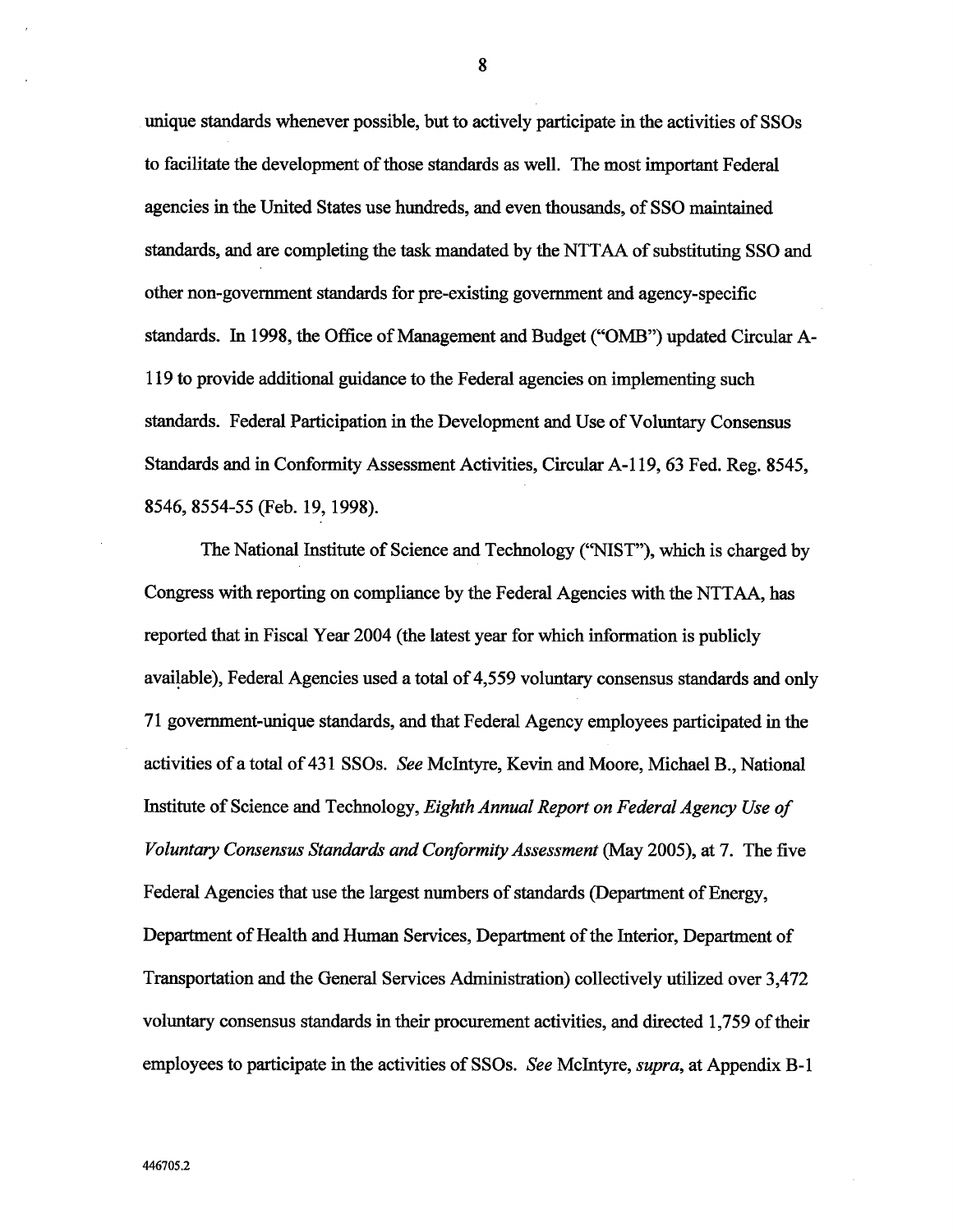In addition, the Department of Defense has "privatized" thousands of existing government unique standards in areas such as aerospace and electronics by allowing individual SDOs to take over the further maintenance and updating of these standards. The Federal government has also taken actions to facilitate standard setting by SSOs generally. In 2002, the Federal Trade Commission and the Department of Justice held joint hearings entitled Competition and Intellectual Property Law and Policy in the Knowledge-Based Economy, which focused in part on IPR policies. See Federal Trade Commission, Joint hearings of Federal Trade Commission and Department of Justice Antitrust Division, *infra.* More recently (on June 22, 2004), President Bush signed into law the Standards Development Organization Advancement Act of 2003, Pub. L. No. 108-237, 118 Stat. 661 (2004), a bil that explicitly extends the coverage of the National Cooperative Research and Production Act of 1993, 15 U.S.C. §§ 4301-4305 (1993) ("NCRPA") to SSOs, in order to provide a measure of immunity to such entities from antitrust sanctions in order to encourage the creation of standards. Significantly for current purposes, while the preexisting provisions of the NCRPA extended protection to individual entities that engage in collaborative activities within the ambit of the Act, the amendment that extended its coverage to standard setting activities provides immunity only to qualifying SSOs – explicitly providing that it does not provide similar protection to the individual members of those same SSOs.

In short, the Federal government has placed vital national interests in all areas of its activities in the hands of the SSO based voluntary standards development process, and has acted to encourage industry generally to rely on standards developed by the same organizations. It is therefore critical that the reasonable rules adopted by SSOs to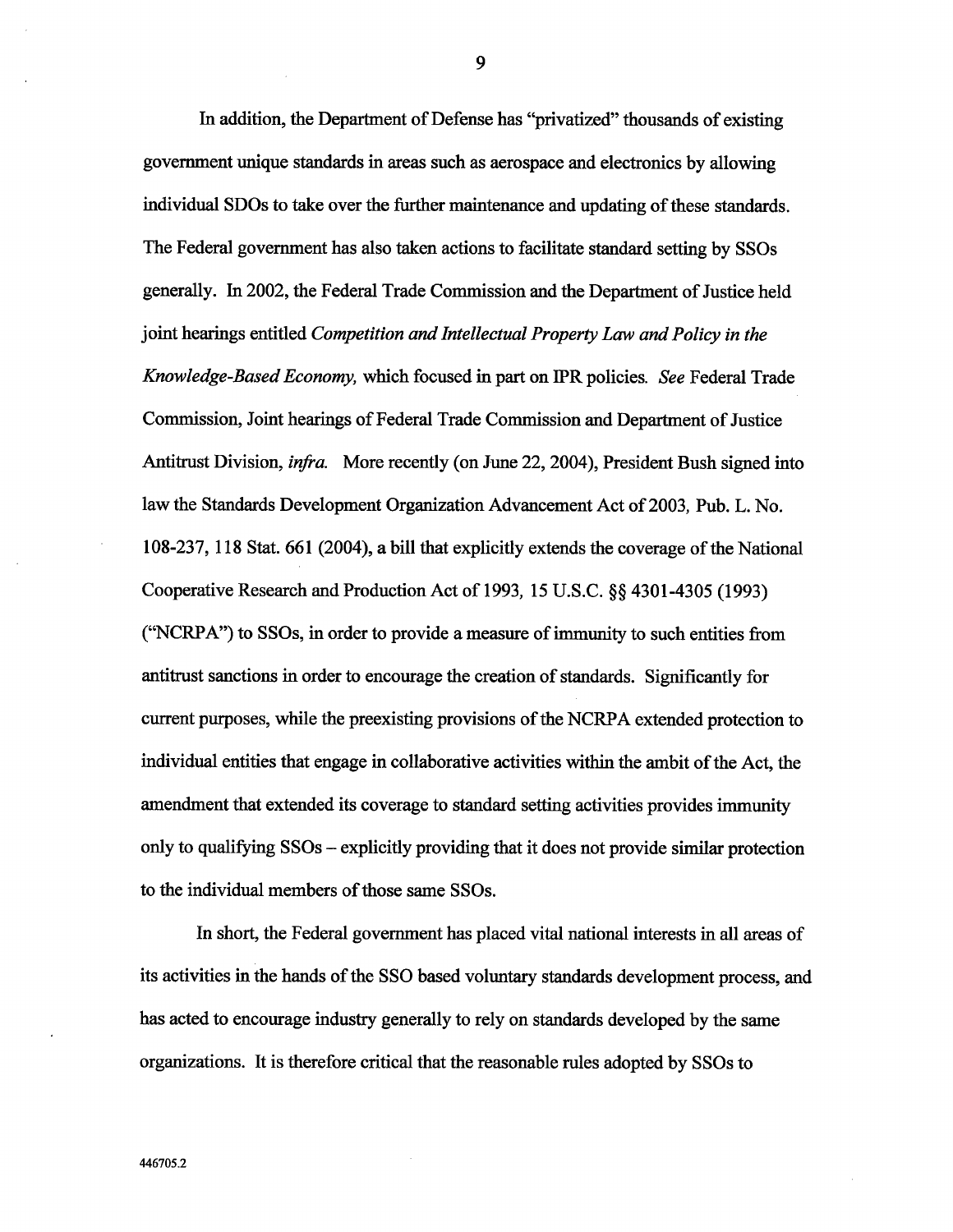manage their processes are given force and effect, and that those paricipants in SSO activities that are found to violate those rules are convincingly punshed for their actions.

#### $\mathbf{C}$ . Leadership in Standard Setting Provides a Vital National Competitive Advantage

As noted by the Department of Commerce, leadership in standard setting is an important factor in maintaining national competitiveness. U.S. Department of Commerce, *supra*. NIST has reported that in 1997, the United States maintained over 93,000 national standards (excluding Consortium maintained standards), two and a half times more than the number maintained by the next closest contender (Germany, with approximately 37,000). See Toth, supra. Japan, the world's second largest economy, maintained only 18,000 standards, Toth, *supra*, a fact that reflects in part its role as a technology adopter that competes on price -- an area where the United States is at a disadvantage -- rather than a technology creator that can compete with the United States on inovation.

Excelling through innovation will not lend an important advantage to the United States over competitors such as Japan, however, if the resulting products are based upon standards that do not become internationally adopted. When a country is successful in gaining global acceptance of an important standard that originates from technology that its domestic companies have created, it gains an important lead in research, production and sales for the same companies. While the United States currently leads the world in many standard setting areas, due in significant part to the vigor of its SSOs, other countries and regions (in particular, Europe) increasingly are utilizing standards as competitive weapons to the advantage of their local industres. American National Standards Institute, *National Standards Strategy for the United States* (Aug. 31, 2000), at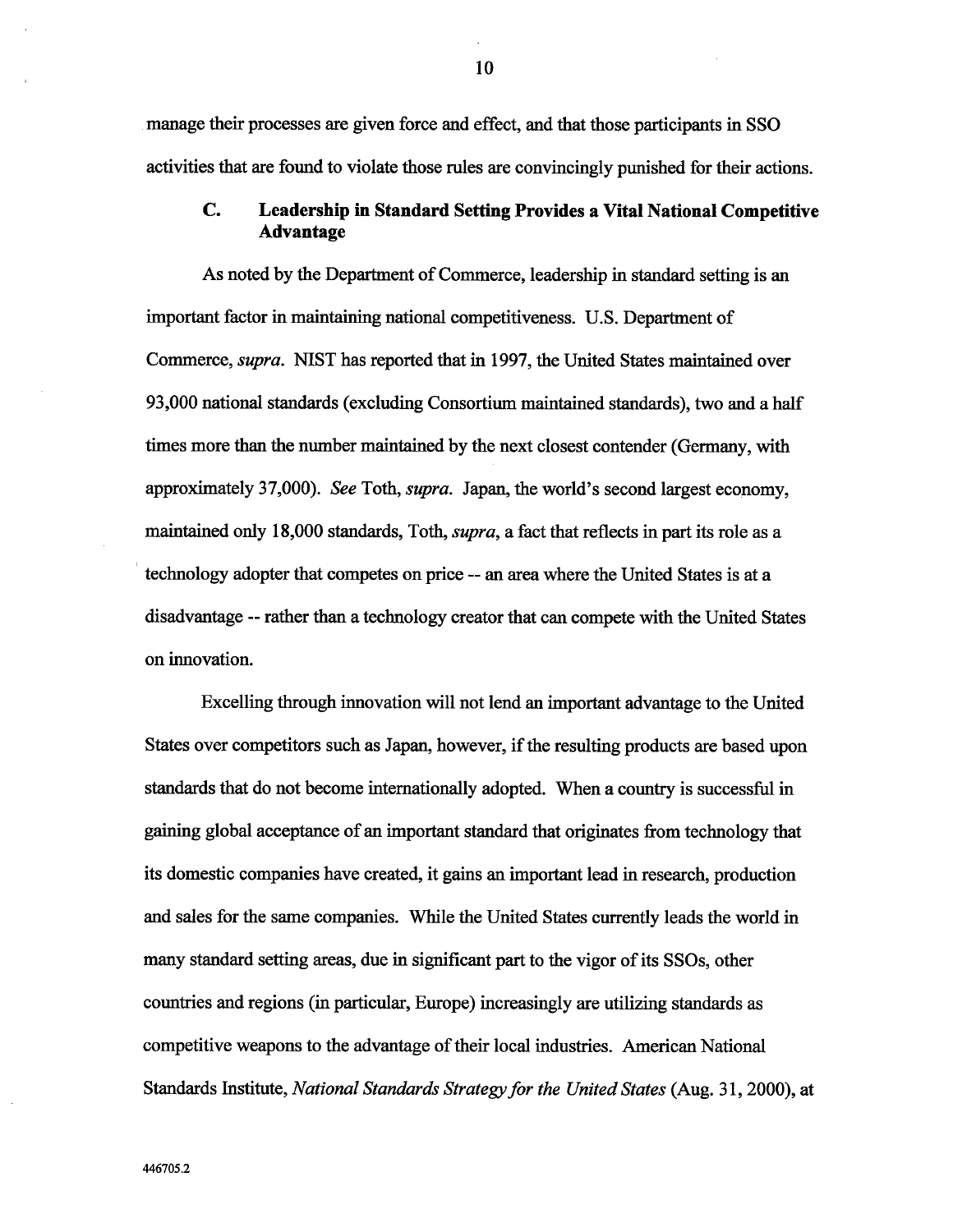http://public.ansi.org/ansionline/Documents/News%20and%20Publications/Brochures/na tional strategy.pdf. More recently, China has been challenging the West with standards intended to benefit its domestic industries. Updegrove, Andrew, The Yin and Yang of China's Trade Strategy: Deploying an Aggressive Standards Strategy Under the WTO, Vol. IV, No. 4 (April 2005), at

http://www.consortiuminfo.org/bulletins/apr05.php#feature. If the United States' stadard setting process falters, American inovation will fail to captue markets that it could otherwise command.

### II. CONSENSUS-BASED STANDARD SETTING CANNOT EXIST IF THE POTENTIAL RISKS OF PARTICIPATION EXCEED THE POTENTIAL **REWARDS**

Tens of thousands of members of SSOs participate in the development of standards voluntarily and at significant cost in terms of dollars and human resources. At the heart of the decision of each such member to join a standard setting body is the expectation that the benefits from paricipation will exceed the risks and costs. Any factors that make paricipation seem more burdensome and less beneficial will tend to discourage paricipation, with attendant damage to the best interests of consumers and national competitiveness in the global marketplace. Amici curiae believe that any failure to adequately punish Rambus would not only shake the faith of the members of SSOs in the voluntary consensus standards development process, but could encourage destructive behavior by additional paricipants as well.

Common benefits to all participants in standard setting arise when standards facilitate the rapid growth of markets and commercial opportunities. Those benefits can only be secured if all those involved work toward the goal of producing open stadards.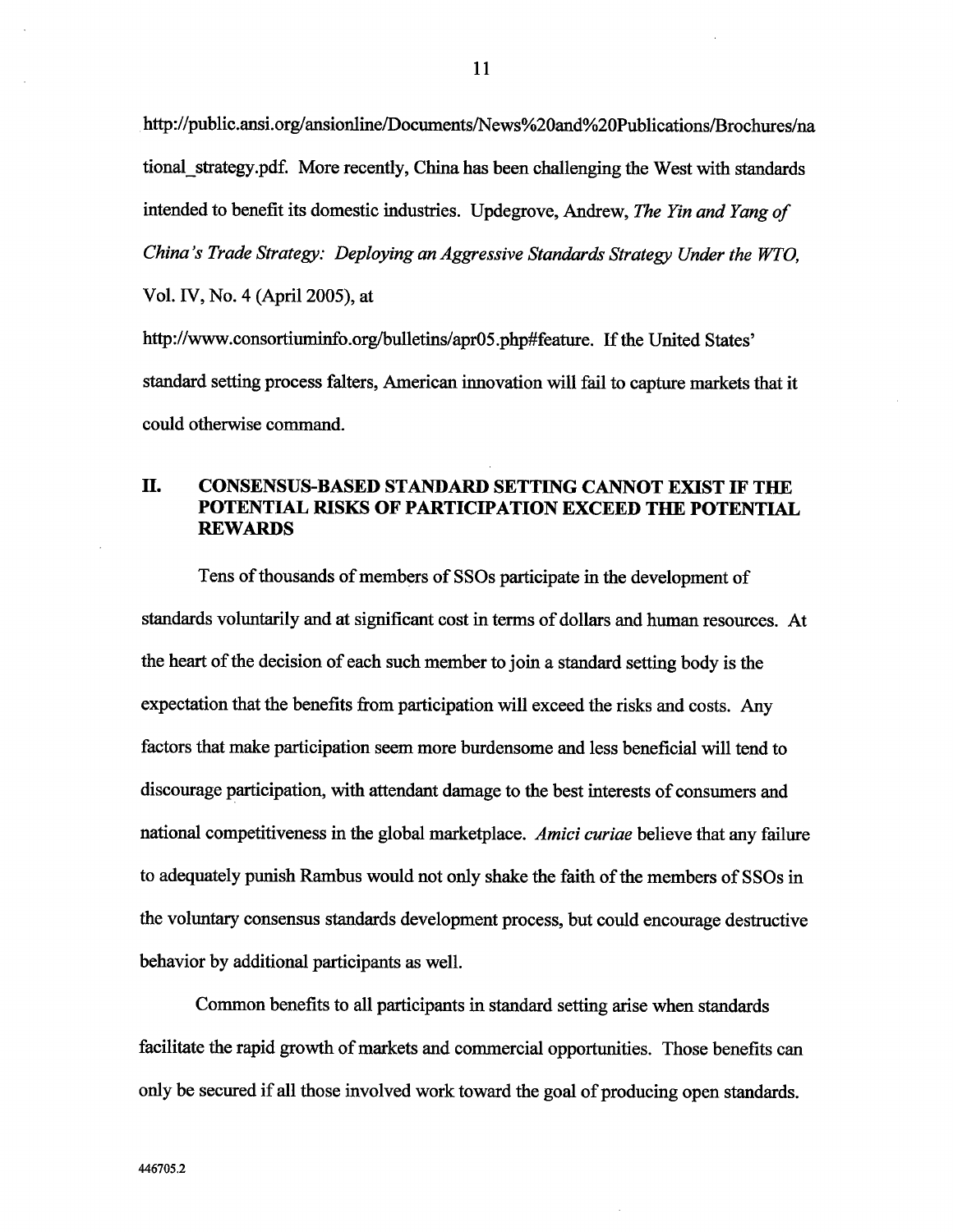By all common definitions, an "open standard" must be available to be implemented by all who desire to do so on "reasonable and non-discriminatory terms" (and ideally, at the lowest cost, in order to provide greater incentives for rapid adoption). Any failure to signficantly punsh a member (in this case, Rambus) of an SSO that has been found to have engaged in a course of deceptive conduct directed at distorting a critical stadardsetting process, and of engaging in an anticompetitive "hold up" of an industry (in this case, the computer memory industry), can only serve to encourage other SSO members to reconsider the costs versus the benefits of engaging in similar destructive conduct.

If participants in SSOs do not feel protected from such behavior in the future, they are likely to conclude that it is ultimately safer to revert to the vastly less preferable (and recent) practice of developing completely proprietary products and services whenever possible.

 $2$  The classic example of such behavior is the commercial war which raged between two competing, patented, video designs: JVC's VHS format and Sony's Betamax format. This failure by industry participants to agree on a common standard ultimately left millions of consumers with Betamax video players for which new videotapes could not be rented after the VHS format achieved supremacy. See Updegrove, Andrew, What (and Why) is a Consortium? (2003), at http://www.consortiuminfo.org/what. Sadly, many of the same companies are engaging in the same sort of destructive strategies today, as next-generation DVD players are now reachig the market. Intead of all vendors agreeing on a single stadard, two rival formats are being promoted in yet another winner-take-all contest that will ill serve content owner, rental businesses, consumer electronics stores, and end-users alike.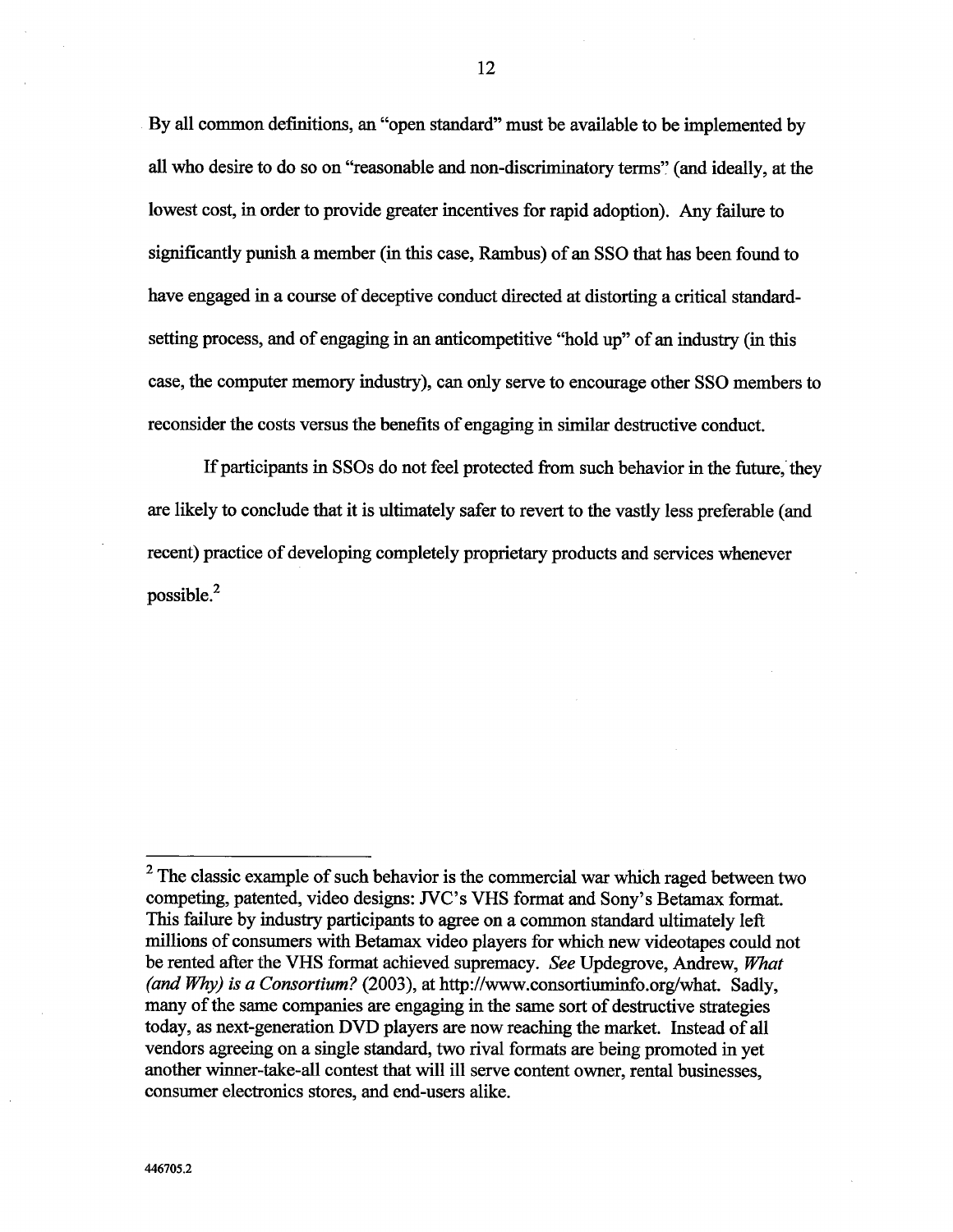### III. THE INTEGRITY OF THE VOLUNTARY STANDARD SETTING PROCESS WOULD BE JEOPARDIZED BY THE FAILURE OF THE COMMISSION TO ADEQUATELY PUNISH THE CONDUCT OF **RAMBUS**

As noted by *The Economist*, predicting the events here at issue with uncanny accuracy at the very time that the conduct at issue was occurring, "[T]he noisiest of competitive battles (between suppliers) will be about standards....[I]n the computer industry, new standards can be the source of enormous wealth, or the death of corporate empires. With so much at stake, standards arouse violent passions." The Economist,  $Do$ It My Way, Vol. 326, Issue 7800, 11 (Feb. 27, 1993). With the stakes so high, it is hardly surprising that some participants in the standard setting process would seek to gain an unfair advantage to bias the results in their favor. How then are honest participants in paricular, and the nation in general, to be protected?

Ths is a paricularly troubling concern in the area of technology, where stadards are essential to communcate via the Internet and to faciltate the assembly of systems from products of multiple vendors. Here, SSOs provide their members with the potential for the rapid development and commercial launch of new products and services. Yet these groups are voluntary, consensus-based organizations. The complex set of rules under which they function ultimately relies on a fragile "honor" system, guided by common priciples of collaboration and collective benefit. The conduct of which Rambus has been found guilty is particular destructive in such an environment. The members of JEDEC unknowingly helped create (and then walked into) an extremely expensive trap laid by Rambus. Inadequately punishing behavior that exhibits bad faith in the stadard setting process necessarly theatens the integrty and futue of that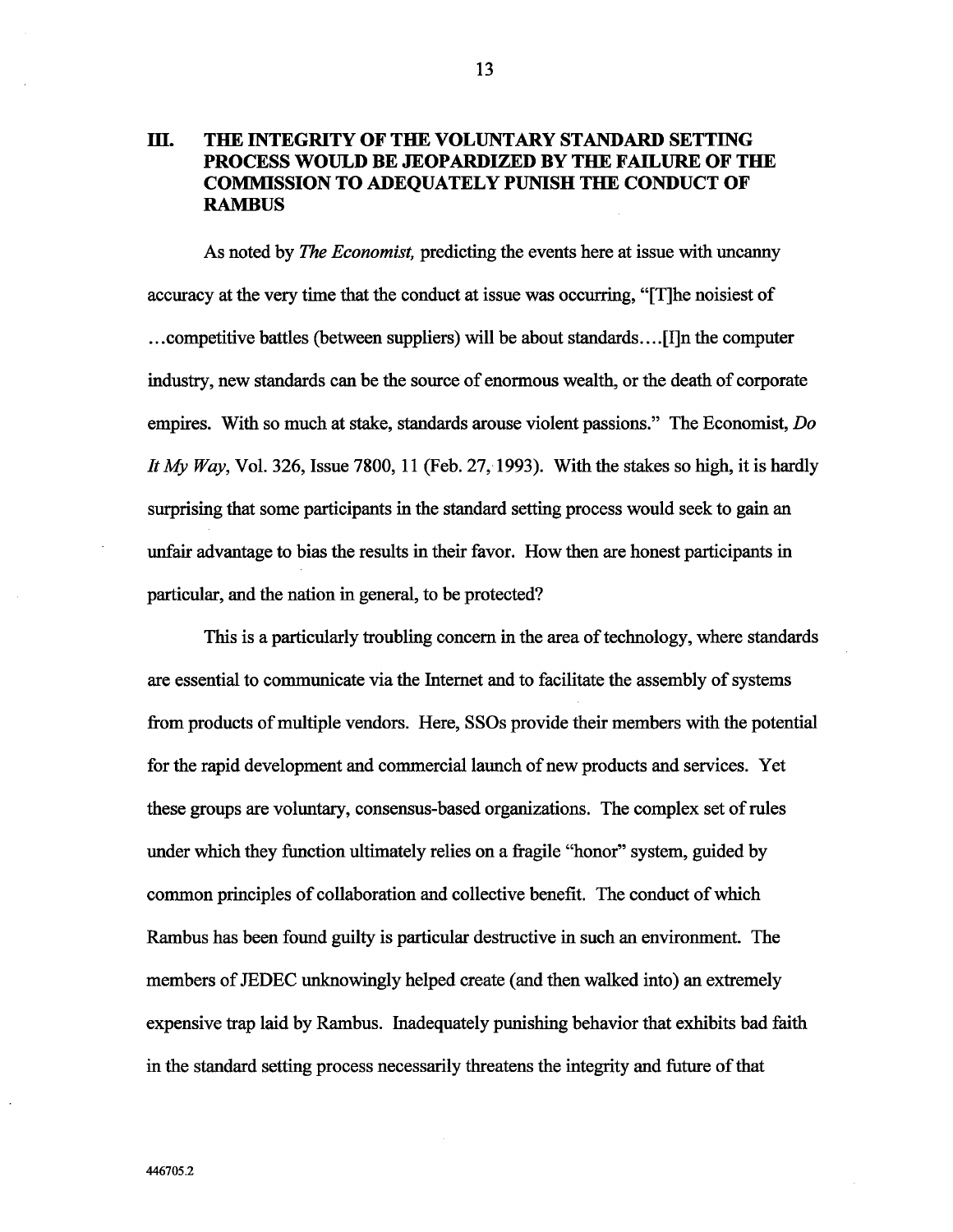process, because it increases the rewards for bad faith conduct at the expense of those who act in good faith, for whom the risks of paricipation increase.

Participation in SSOs is not only voluntary, but in many cases quite expensive. Participants in SSOs pay (often substantially, in the case of upper level memberships in many consortia) for the privilege of creating standards. It is important to note that the current proceedings do not involve a respondent that is asserting patents against third parties with which it had no prior relationship, but a respondent that voluntarily paricipated in a stadard setting process with the goal of later asserting patent claims against the standards being created by that process. Each other participant in that process anticipated jointly shared commercial benefits from the adoption and broad implementation of the open stadards intended to be created though their joint efforts and was working towards that end.

In some commercial situations, merely requiring a guilty party to disgorge any excess profits, and limiting its entitlement to those future profits that could reasonably have been anticipated absent the bad faith might be appropriate. In the current context, however, such a remedy would be disastrous, as an SSO member would have nothig to lose by attempting to game the system. Simple economics dictates the conclusion that a significant punitive penalty must be applied, or the incentives to play by the rules would simply disappear  $-$  as would the very viability of the entire voluntary, consensus-based standard setting system.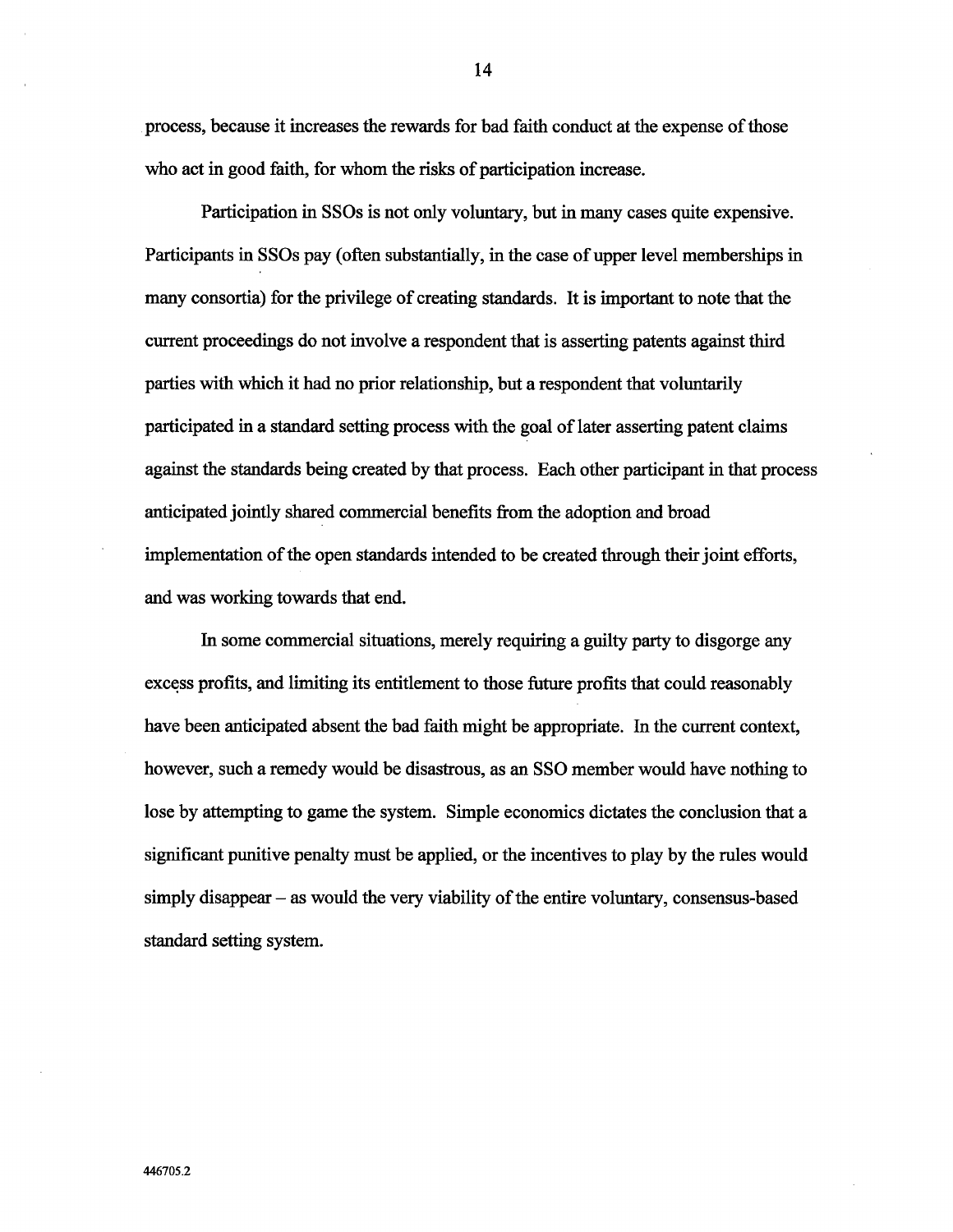## **CONCLUSION**

Due to the severe impact that any weakening of the voluntary consensus standards development infrastructure would have on consumers, participants and the national interest, amici curiae respectfully request that the Commission include a significant punitive element in the remedies that it assesses against Rambus.

Respectfully submitted

**ANDREW-UPDEGROVE** Attorney for Amici Curiae GESMER UPDEGROVE LLP 40 Broad Street Boston, MA 02109 (617) 350-6800

Dated: September 14, 2006

446705.